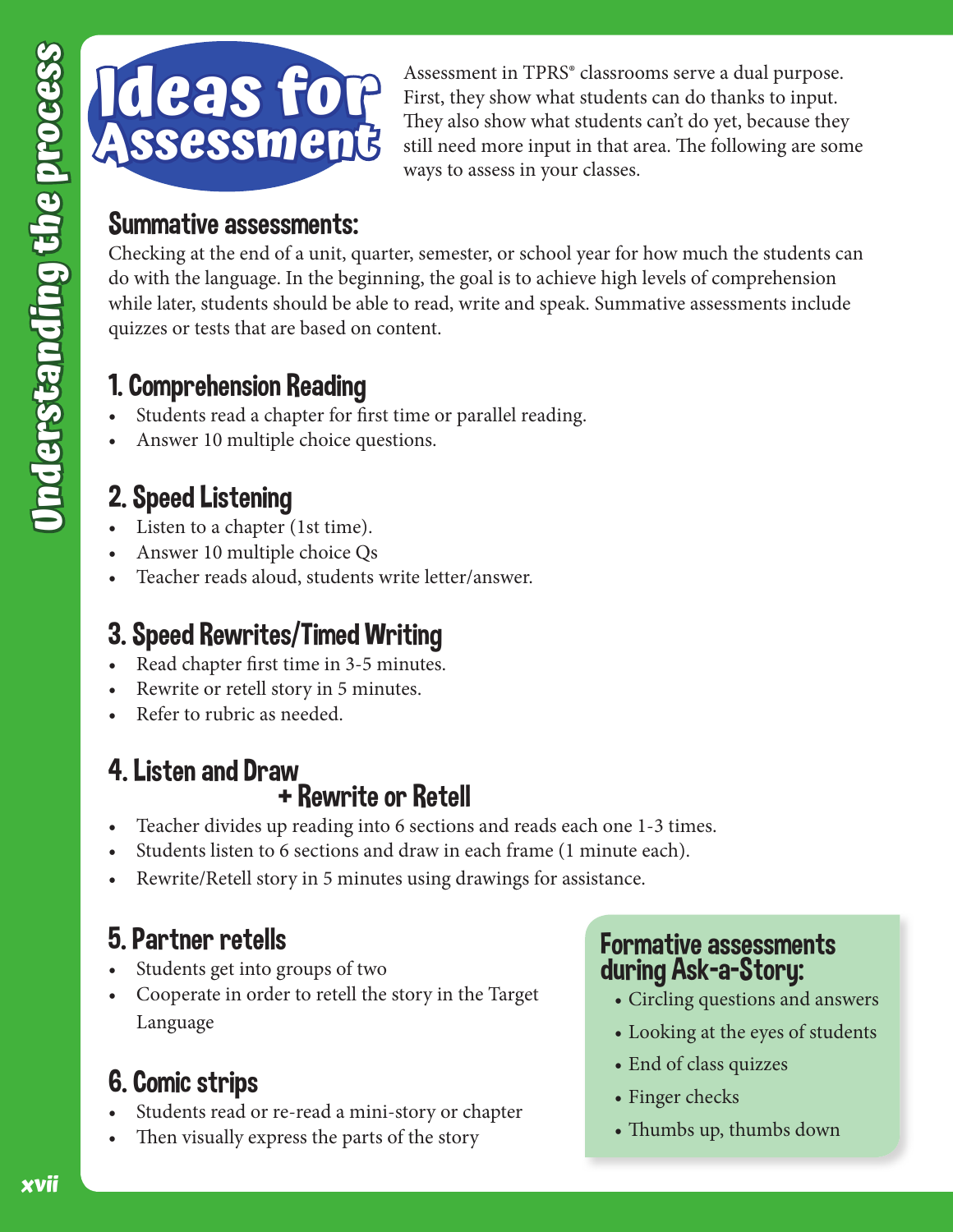#### Speed Rewrites/Timed writing Explained

Speed or timed writing is an assignment where students write as much as they can as fast as they can. The basic idea is to write in a way that reflects natural language usage that is free of the use of a grammar or spelling monitor. These assignments can be unennounced assignments so that student's work is a reflection of their fluency development rather than a rehearsed exercise. Timed writings are meant to formatively assess what students CAN do with the language at any given moment. Any "errors" should be considered as feedback for the teacher. Fluent writers should be able to write approximately 100 words in 5 minutes. Therefore, the following metrics are used:

--------- $\blacksquare$  5:00 minutes = 100 words  $90-100+$  words = A  $\blacksquare$  80-89 words = B  $\overline{1}$  70-79 words = C 69 or lower= student returns for make-up assignment



The primary focus of a speed reading course is to increase reading fluency. Reading fluency is the ability to read fast with an adequate, general understanding. The ability should be maintained over longer passages, over different genres and unpracticed passages, and over time. Reading processes, such as word recognition, decoding, and working memory, can be enhanced with practice. In order to focus on increasing speed, the readings should be easy. In fact, in a recent extensive reading study, those students who read the easiest simplified texts made the greatest fluency gains (Beglar & Hunt, 2014).

For a complete guide on Speed Reading procedures and reproducible assessments see Assessing Proficiency through French or French stories by Eric Herman.



Assessment Rubrics available online at TPRSbooks.com!